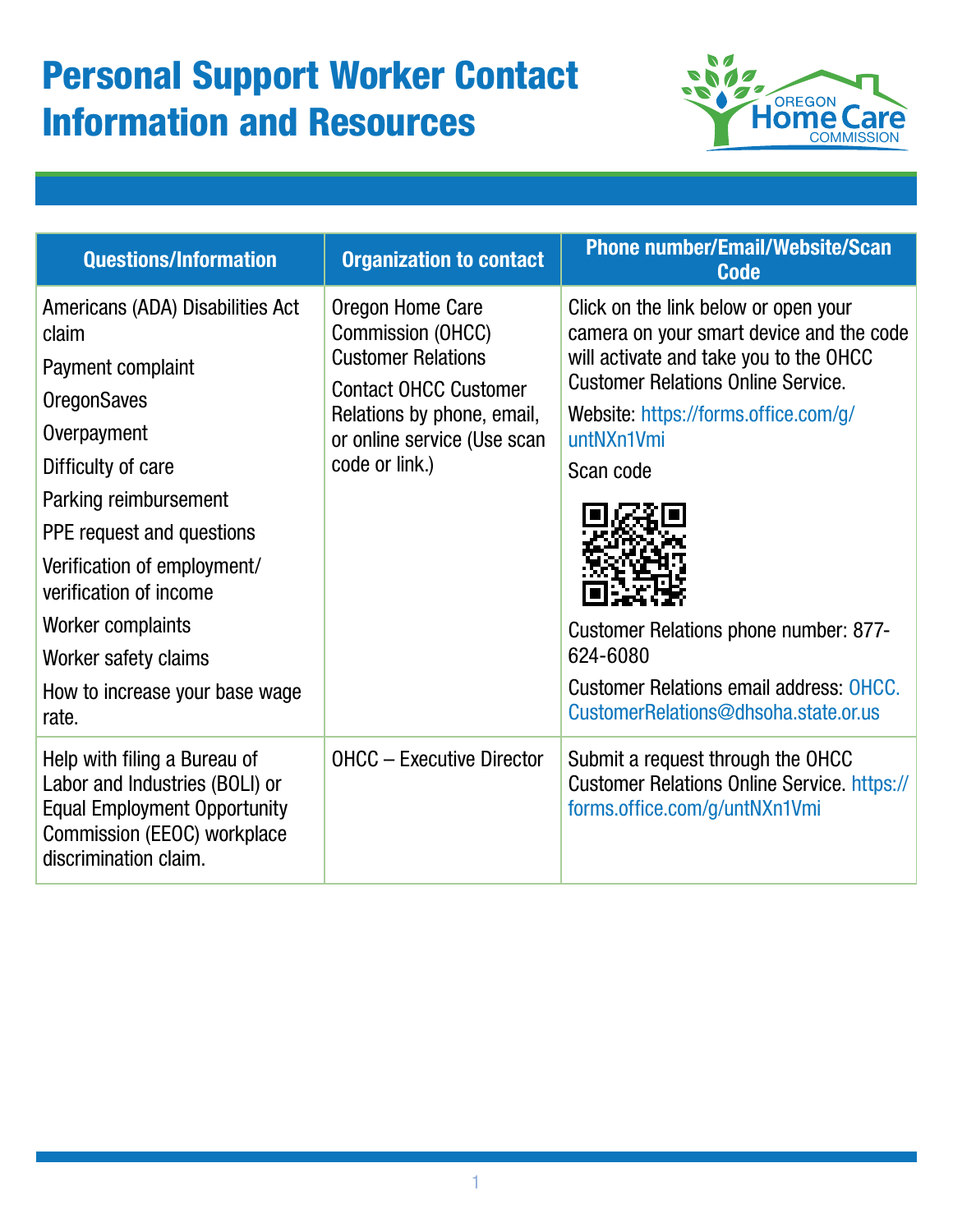| <b>Questions/Information</b>                                                                                                                                                                                                                                                                                                                                                | <b>Organization to contact</b>                           | <b>Phone number/Email/Website/Scan</b><br><b>Code</b>                                                                                                                     |
|-----------------------------------------------------------------------------------------------------------------------------------------------------------------------------------------------------------------------------------------------------------------------------------------------------------------------------------------------------------------------------|----------------------------------------------------------|---------------------------------------------------------------------------------------------------------------------------------------------------------------------------|
| Grievances and late-payment<br>penalty requests are initiated with<br>the MAC.<br>Other questions:<br><b>Collective bargaining</b><br>agreement<br><b>OregonSaves</b><br>Oregon Provider Time Capture<br><b>Direct Care Innovations</b>                                                                                                                                     | <b>Member Assistance Center</b><br>(MAC)                 | MAC phone number: 844-503-7348<br>MAC email address: contact@seiu503.org                                                                                                  |
| Carewell member benefits<br>(medical, dental, vision,<br>paid-time off, and employee<br>assistance program)<br>Carewell required orientation<br>and training, core, and<br>refresher.<br><b>Carewell Training &amp; Benefits</b><br>website: https://www.<br>carewellseiu503.org/<br>Carewell SEIU 503 Training<br>(required) https://www.<br>carewellseiu503.org/training/ | Carewell Training &<br><b>Benefits</b>                   | Carewell Training & Benefits website:<br>https://www.carewellseiu503.org/                                                                                                 |
| <b>OHCC Certifications:</b><br><b>Professional Development</b><br>Certification<br>Learn how to increase your<br>base wage rate.<br><b>Enhanced Certification</b><br><b>Exceptional Certification</b><br><b>Ventilator Dependent</b><br>Quadriplegia Certification                                                                                                          | <b>OHCC Certifications/</b><br><b>Customer Relations</b> | <b>OHCC Certification email address:</b><br>CERTIFICATIONS.OHCC@dhsoha.state.<br>or.us<br><b>OHCC Customer Relations online:</b><br>https://forms.office.com/g/untNXn1Vmi |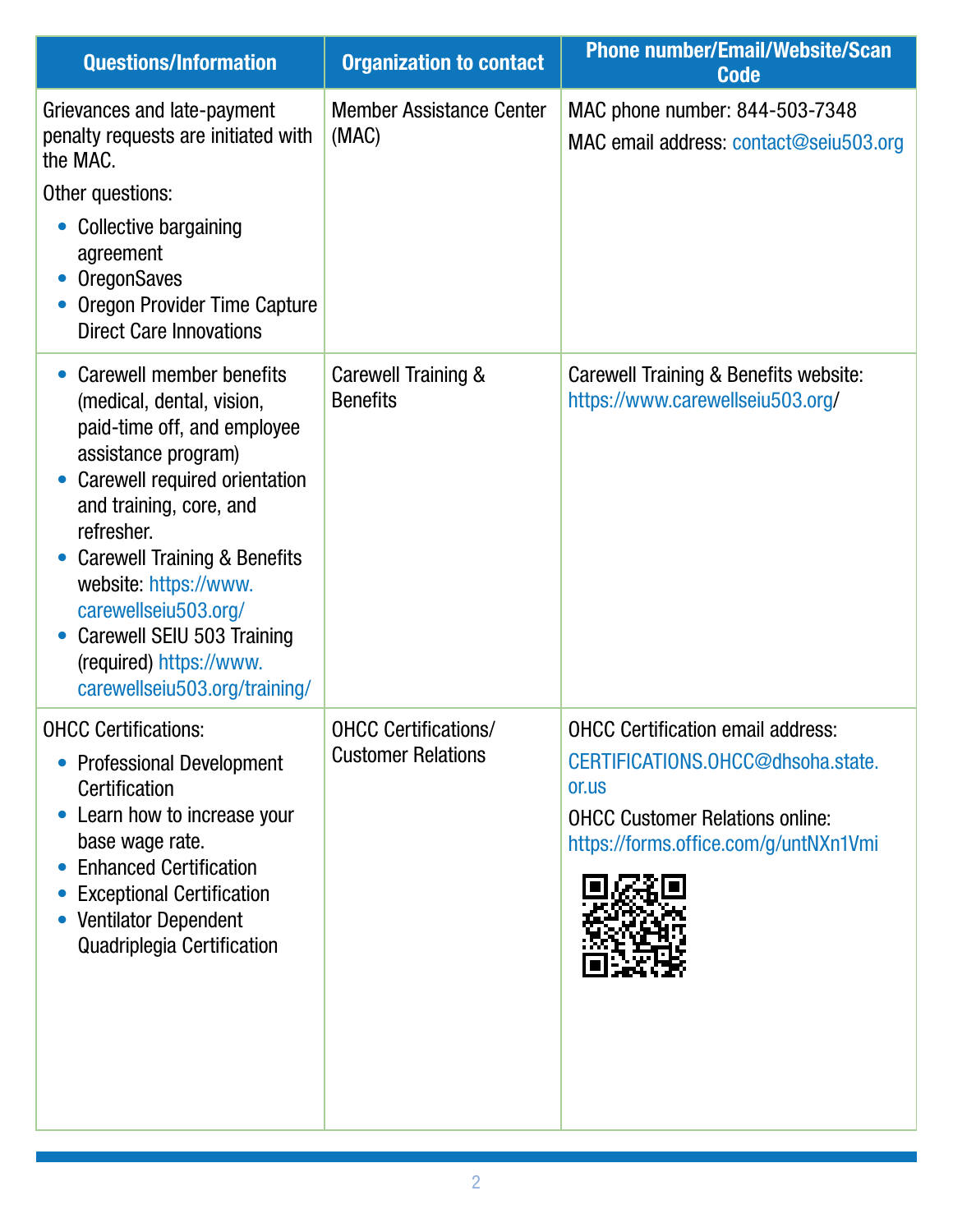| <b>Questions/Information</b>                                                                                                                                                                                                                                                                                   | <b>Organization to contact</b>                                                           | <b>Phone number/Email/Website/Scan</b><br><b>Code</b>                                                                                                                                                                                                                                                                                                                                       |
|----------------------------------------------------------------------------------------------------------------------------------------------------------------------------------------------------------------------------------------------------------------------------------------------------------------|------------------------------------------------------------------------------------------|---------------------------------------------------------------------------------------------------------------------------------------------------------------------------------------------------------------------------------------------------------------------------------------------------------------------------------------------------------------------------------------------|
| <b>CPR/First Aid</b>                                                                                                                                                                                                                                                                                           | <b>OHCC CPR/First Aid</b>                                                                | Phone number: 888-365-0001<br>Email address: CPR.FirstAid@dhsoha.<br>state.or.us<br>Web page: https://www.oregon.gov/dhs/<br>SENIORS-DISABILITIES/HCC/PSW-HCW/<br>Pages/CPR-FirstAid.aspx                                                                                                                                                                                                   |
| <b>OHCC Health &amp; Safety web page</b><br>content:<br>How to request personal<br>$\bullet$<br>protective equipment (PPE)<br>PPE reports<br>Flu prevention resources<br>COVID-19 training courses<br>$\bullet$<br>COVID-19 resources, FAQs,<br>handouts<br>Link to Tobacco Quit Line<br>Workers' compensation | Visit the OHCC Health &<br>Safety web page or contact<br><b>OHCC Customer Relations.</b> | <b>OHCC Health &amp; Safety web page:</b><br>https://www.oregon.gov/dhs/SENIORS-<br>DISABILITIES/HCC/PSW-HCW/Pages/<br><b>Health-Safety.aspx</b><br><b>Customer Relations phone number:</b><br>877-624-6080<br><b>Customer Relations email address:</b><br>OHCC.CustomerRelations@dhsoha.state.<br>or.us<br><b>OHCC Customer Relations online:</b><br>https://forms.office.com/g/untNXn1Vmi |
| <b>COVID-19 Vaccine Information</b><br>and Resources<br><b>Federal Retail Pharmacy Program</b><br>participating pharmacies<br>Vaccine information and resources<br>in other languages                                                                                                                          | <b>OHCC COVID-19 Vaccine</b><br><b>Clinics and Resources</b>                             | <b>OHCC COVID-19 Vaccine Clinics and</b><br>Resources web page: https://www.oregon.<br>gov/dhs/SENIORS-DISABILITIES/HCC/<br>Pages/COVID-19-Vaccine-Clinics-and-<br>Resources.aspx                                                                                                                                                                                                           |
| Registry questions<br><b>Referral list</b><br>Help wanted ads<br>How to access the Registry guides<br>on the web page                                                                                                                                                                                          | <b>OHCC Registry</b>                                                                     | Registry phone number: 877-867-0077<br>Registry email address: Registry.OHCC@<br>dhsoha.state.or.us<br>Registry website: https://or-hcc.org/<br>Registry web page: https://www.oregon.<br>gov/dhs/SENIORS-DISABILITIES/HCC/<br>Pages/Registry.aspx                                                                                                                                          |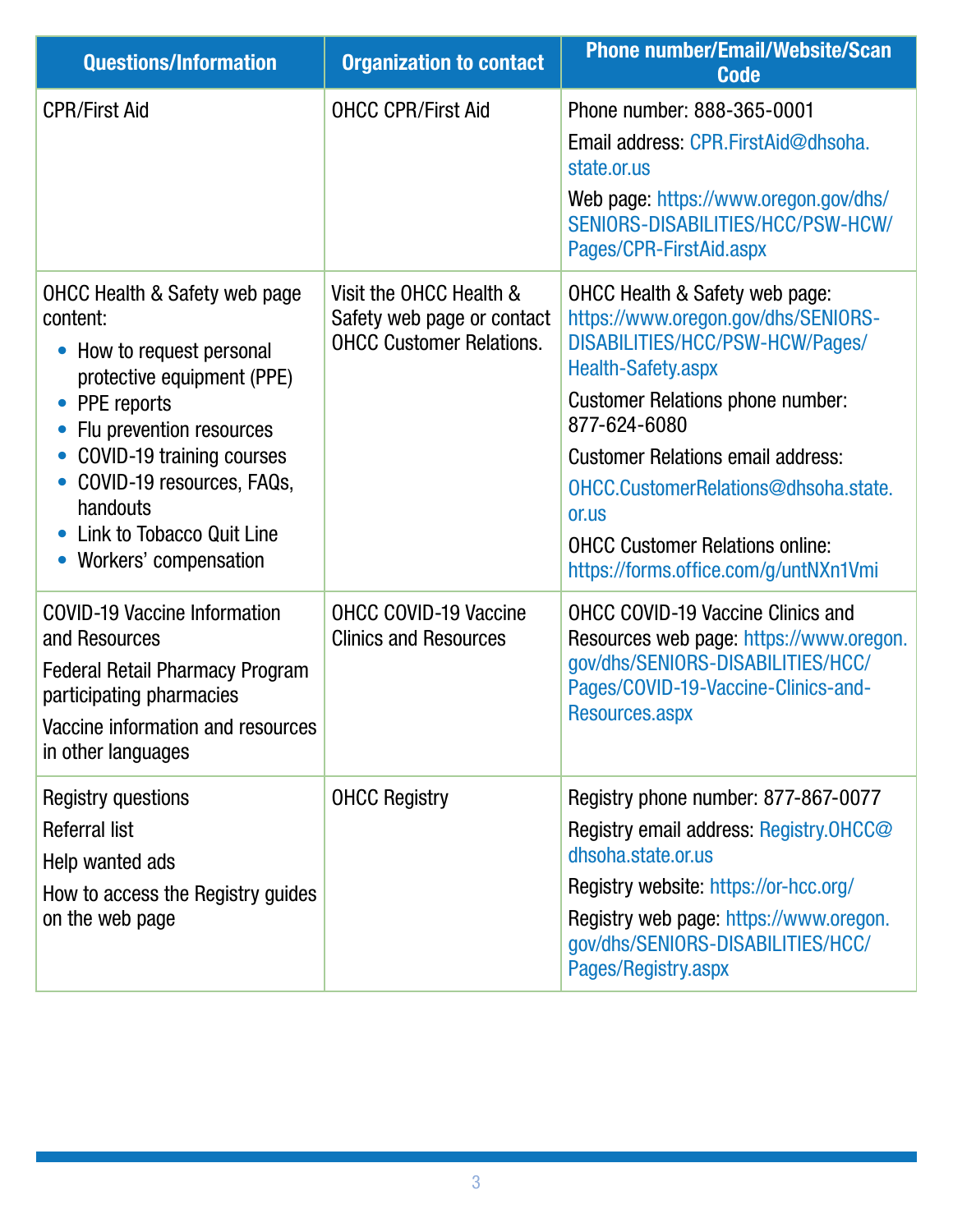| <b>Questions/Information</b>                                                                                                   | <b>Organization to contact</b>            | <b>Phone number/Email/Website/Scan</b><br><b>Code</b>                                                                                                                                                                                      |
|--------------------------------------------------------------------------------------------------------------------------------|-------------------------------------------|--------------------------------------------------------------------------------------------------------------------------------------------------------------------------------------------------------------------------------------------|
| Sign-up for Community Health<br>Worker (CHW) training cohorts                                                                  | <b>OHCC CHW Training</b>                  | CHW phone number:<br>877-880-8071, option 1<br>CHW email address: OHCC.CHW@state.<br>or.us<br><b>OHCC Customer Relations online:</b><br>https://forms.office.com/g/untNXn1Vmi                                                              |
| How to register for a class or<br>cohort and to receive the Elevate<br>newsletter.<br><b>OHCC</b> stipend questions            | <b>OHCC Training</b>                      | Training phone number: 877-867-0077<br>Training email address: Training.OHCC@<br>dhsoha.state.or.us<br><b>OHCC Elevate newsletter</b><br>https://www.oregon.gov/dhs/SENIORS-<br>DISABILITIES/HCC/PSW-HCW/Pages/<br><b>Worker-News.aspx</b> |
| Workers' compensation questions<br>Help filing a workers'<br>compensation claim                                                | <b>OHCC Workers'</b><br>Compensation (WC) | WC phone number: 888-365-0001<br>WC email address: Workerscomp.OHCC@<br>dhsoha.state.or.us                                                                                                                                                 |
| <b>OregonSaves</b><br>Questions:<br>Opting out of program,<br>withdrawing money, and<br>increasing your contribution<br>amount | <b>OregonSaves</b>                        | OregonSaves phone number:<br>844 661-6777<br>OregonSaves email address:<br>clientservices@oregonsaves.com                                                                                                                                  |
| <b>General OregonSaves questions</b>                                                                                           | <b>Member Assistance Center</b><br>(MAC)  | MAC phone number:<br>844-503-7348<br>MAC email address: contact@ seiu503.org                                                                                                                                                               |
| If OregonSaves does not have<br>your name, contact OHCC<br><b>Customer Relations</b>                                           | <b>OHCC Customer Relations</b>            | <b>Customer Relations phone number:</b><br>877-624-6080<br><b>Customer Relations email: OHCC.</b><br>CustomerRelations@dhsoha.state.or.us                                                                                                  |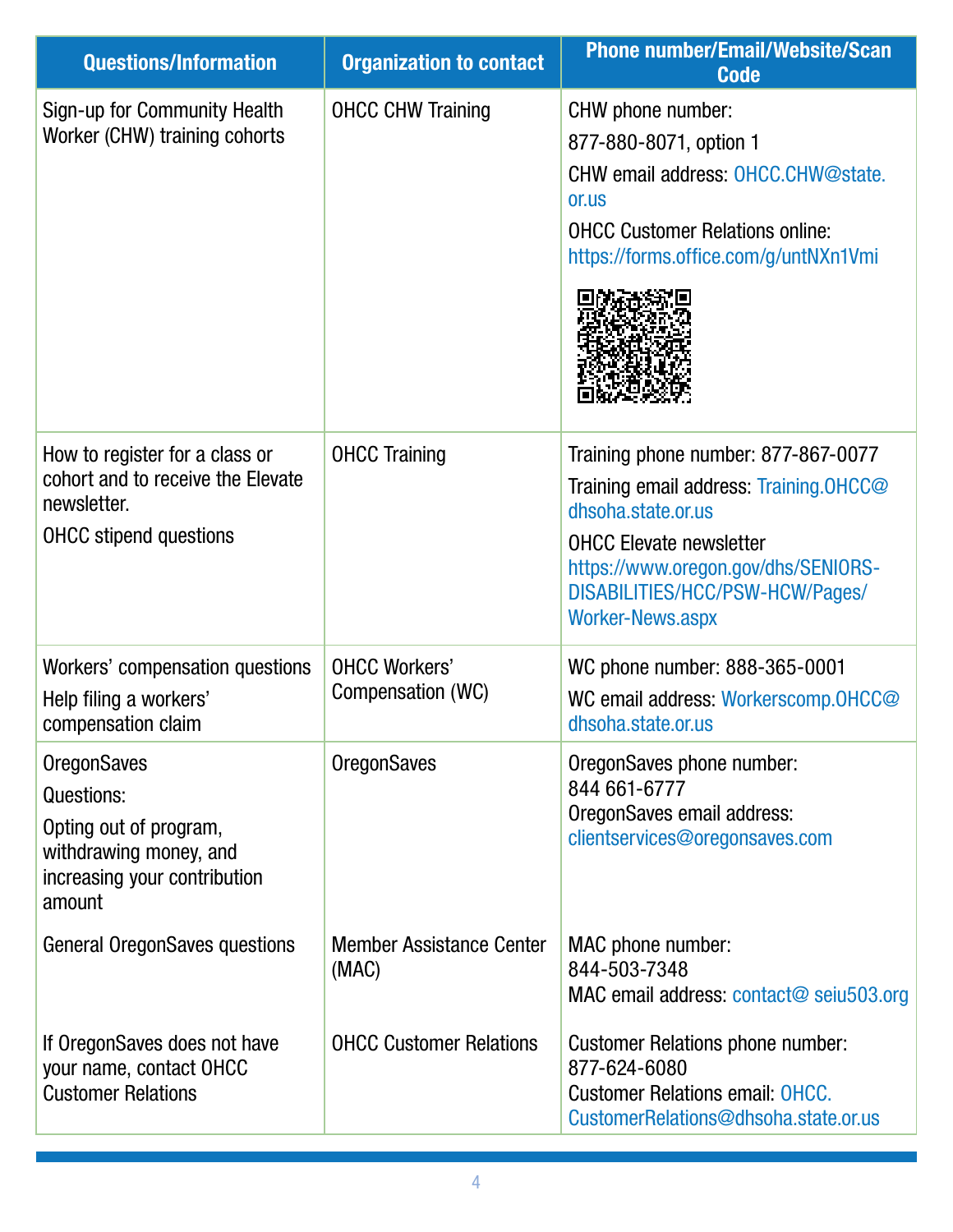## ODDS - eXPRS - PPL

| <b>Questions/Information</b>                                                                      | <b>Organization to contact</b>                                       | <b>Phone number/Email/Website/Scan</b><br><b>Code</b>                               |
|---------------------------------------------------------------------------------------------------|----------------------------------------------------------------------|-------------------------------------------------------------------------------------|
| <b>Provider Enrollment Agreement</b><br><b>Payment Questions</b>                                  | <b>ODDS Provider Unit</b>                                            | PSW.Enrollment@dhsoha.state.or.us                                                   |
| eXPRS User Enrollment                                                                             | eXPRS Technical Assistance<br><b>Unit</b>                            | Info.eXPRS@dhsoha.state.or.us                                                       |
| Questions/Information<br><b>Payment Issues</b>                                                    | Organization to contact<br>eXPRS Technical Assistance<br><b>Unit</b> | Phone number/Email/Website<br>Please submit a Technical Assistance<br>Request (TAR) |
|                                                                                                   |                                                                      | https://apps.state.or.us/exprsWeb/<br>ServiceRequest.do                             |
| <b>Employment Relationships</b><br><b>Fiscal Intermediary</b><br>Direct deposit<br>W <sub>2</sub> | <b>PPL</b>                                                           | https://fms.publicpartnerships.com/<br>PPLORFMAS-CS@pcgus.com                       |

## Employment verification/income verification

| <b>Questions/Information</b>                                 | <b>Organization to contact</b>                                         | <b>Phone number/Email/Website/Scan</b><br><b>Code</b>                          |
|--------------------------------------------------------------|------------------------------------------------------------------------|--------------------------------------------------------------------------------|
| <b>Employment Verification</b><br><b>Income Verification</b> | eXPRS Technical Assistance<br>Unit<br>For work dates prior to 1/1/2017 | ODDS.EmploymentVerification@dhsoha.<br>state.or.us                             |
|                                                              | <b>Public Partnerships, LLC</b><br>(PPL)                               | https://www.publicpartnerships.com/<br>media/eqxpcdoq/voe_voi-instructions.pdf |
|                                                              | For work dates 1/1/2017 and after                                      |                                                                                |